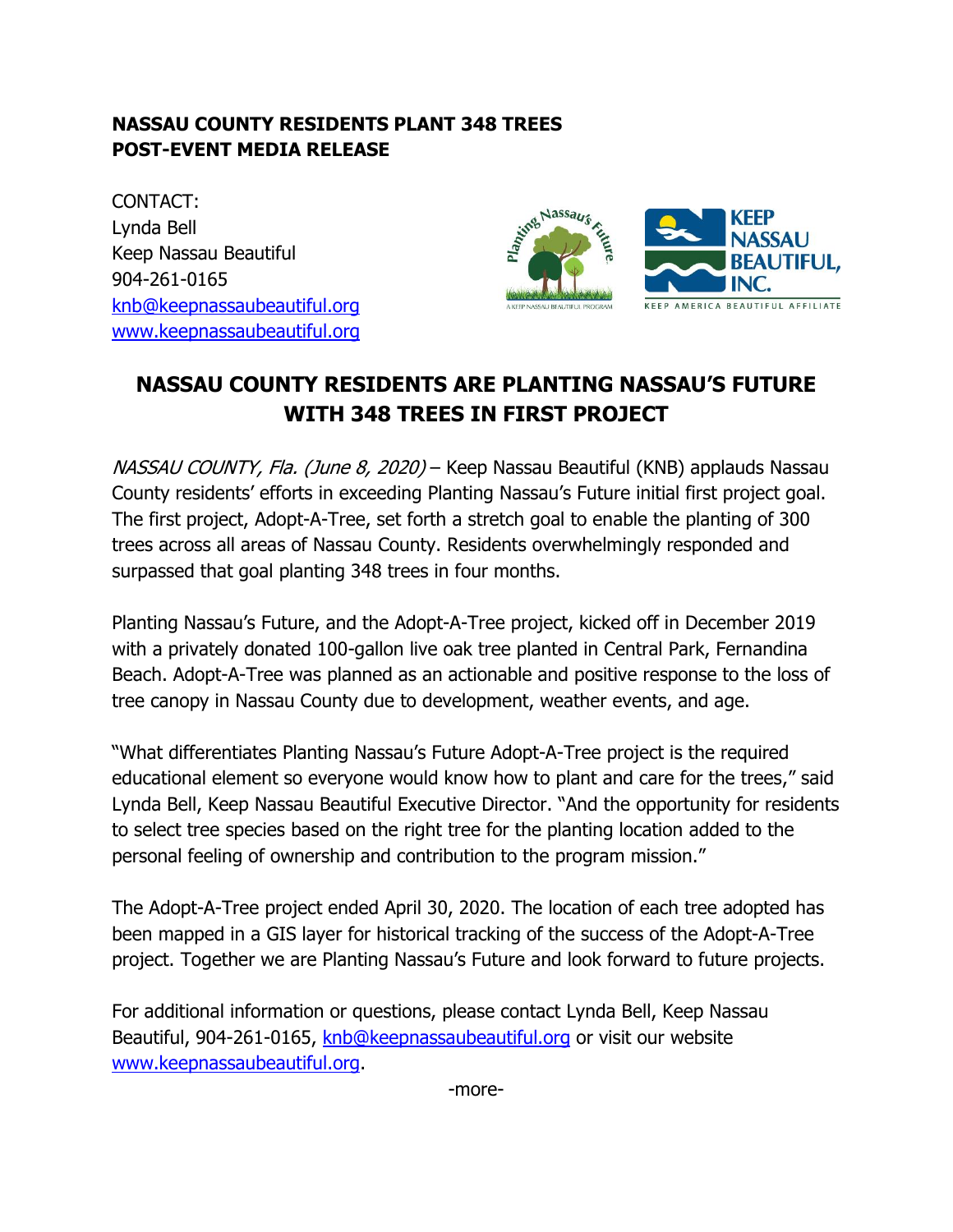## **About Keep Nassau Beautiful, Inc.:**

Keep Nassau Beautiful, Inc. is working to inspire, educate, and equip individuals, groups, businesses, and governments to take action to make Nassau County a place where residents, visitors and wildlife can thrive and experience the beauty of Nassau County. [www.keepnassaubeautiful.org.](http://www.keepnassaubeautiful.org/)

Stay connected with Keep Nassau Beautiful, Inc., on **Facebook**.

## **About Planting Nassau's Future:**

[Planting Nassau's Future](https://keepnassaubeautiful.org/programs/planting-nassaus-future/) is a Keep Nassau Beautiful program. The primary mission of the program is to beautify spaces in Nassau County. As the eastern gateway to the sunshine state, we want to preserve our beaches, green pastures, timberlands, and all the beautiful areas in-between. Adopt-A-Tree is the first project.

###



Adopt-A-Tree Educational Workshop led by Rebecca Jordi, Nassau County Extension Director, and Kelley McCarter, KNB Board Member and Officer.